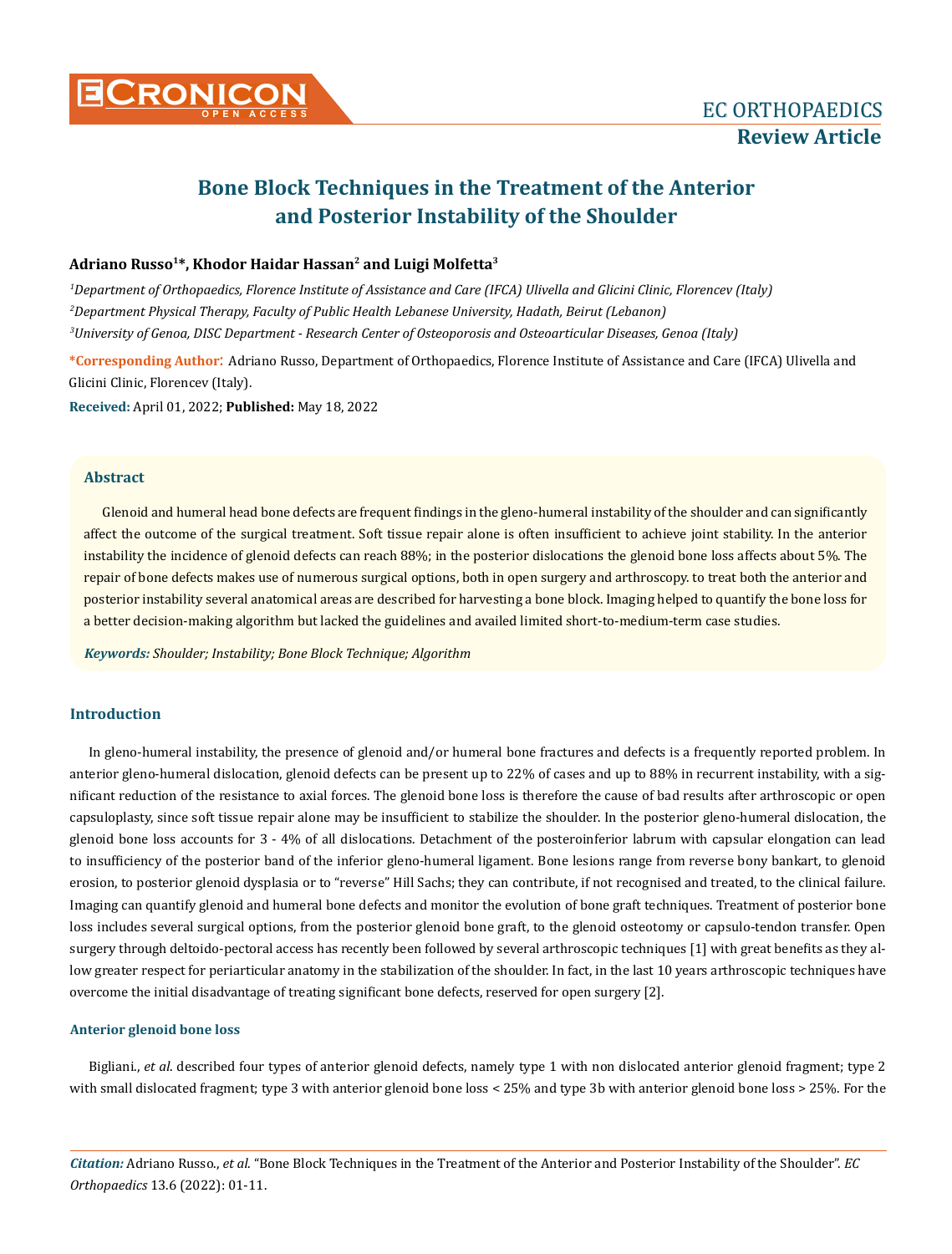types 1, 2 and 3a, the Author recommends a reconstruction of soft tissues, while for type 3B the bone block procedure [3]. Bone loss greater than 20 - 25% alter the shape of the glena defined by Burkhart "inverted pear" [4]. Loss of anterior inferior glenoid arc morphology decreases resistance to dislocation [5].

The "glenoid track" [6] combines the glenoid and humeral defects for which the defects are classified in on-track and off track [7]. Treatment algorithms depend on many factors, but the size and type of glenoid bone defect (fragment or erosion) are a priority. If anunstable bone fragment is associated with a labral tear, arthroscopic repair is indicated despite the size of the fragment, both in acute and subacute fracture [8]. In cases of bone loss, there are no precise guidelines today. If the bone deficit is more than 20% higher than the healthy controlateral glenoid, an open or arthroscopic bone block procedure is recommended to anatomically reconstruct the glenoid arc [9]. A bone loss of less than 20% associated with an Hill Sachs lesion located off the glenoid track can be treated with bone block procedures [10]. In addition to the classification of bone defects, ISIS-score considers other risk factors that can preclude arthroscopic or open capsuloplasty; when the severity score of the ISIS-score is more than 6 points, the isolated soft tissues reconstruction is not indicated especially in the long term [11].

#### **Surgical techniques for the anterior glenoid bone loss**

The main donor sites are represented mainly by the iliac crest (bi- or tricortical bone graft), the coracoid process of the scapula in part or entirely, the distal clavicle, the lateral acromion and finally the lateral distal portion of the tibia [12-14].

## **Iliac crest**

It is historically the most used, especially for large glenoid defects in the anterior instability with bone loss of more than 25-30% and in the treatment of failed Latarjet [15].

Warner., *et al.* documented the adaptation of the tricortical graft on the concaveness of the glenoid, without osteolysis or reabsorption of the graft with a follow-up of 4-6 months, and no recurrence rates with an average follow-up of 33 months [16]. Auffarth. *et al*. described a variant with a J-shaped bicortical iliac crest graft and press fix positioned in a medially prepared box on the glenoid edge, without recurrence at 7.5 years of follow-up [17].

## **Coracoid process of the scapula**

The transfer of the apex of the coracoid (Bristow) or the entire coracoid (Latarjet) on the anteroinferior glenoid neck, have traditionally been carried out as open procedures. Latarjet procedure represents the most used in case of bone loss > 25% and in cases the recurrence of Bankart repair [18]. Recently Lafosse describes the arthrolatarjet technique [19] and new arthroscopic techniques have been described involving the placement and fixation of a bone graft on the anterior-lower region of the glenoid. The Sheffield bone block procedure describes the harvest of the medial part of the coracoid deprived of its muscle insertion and fixed to the anteroinferior glenoid with two screws [20].

#### **Distal tibia**

Provencher. *et al.* originally described the technique using a lateral portion of the distal tibia in large bone defects that cannot be reconstructed according to Latarjet. The bone graft of the distal tibia in fact has a warp radius similar to the curvature of the native glenoid, allowing optimal adaptation. Authors in 27 patients reported a marked clinical improvement without recurrence at an average follow-up of 45 months. The average percentage of allograft osteointegration was 89% with an average osteolysis rate of 3% to 1.4 years of followup [21].

*Citation:* Adriano Russo., *et al*. "Bone Block Techniques in the Treatment of the Anterior and Posterior Instability of the Shoulder". *EC Orthopaedics* 13.6 (2022): 01-11.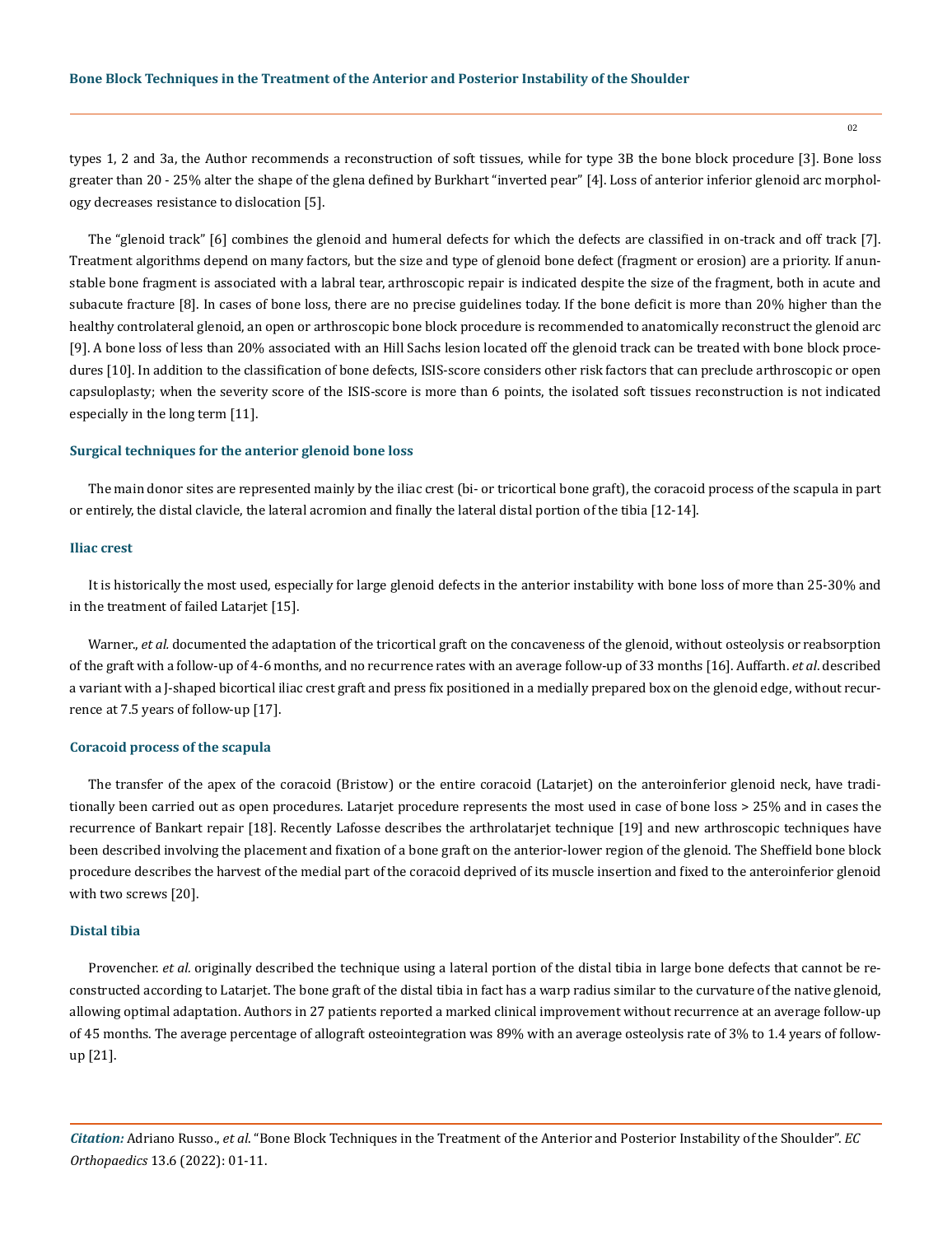#### **Acromion process of the scapula**

The original technique involves the removal of two cylindrical grafts from the lateral side of the acromion, recently used in arthroscopy. Arthroscopy, although technically challenging, allows the reconstruction of glenoid bone defects and the osteosynthesis of some glenoid fractures. The technique described by Mochizuki. *et al.* involves the removal of two cylindrical grafts from the lateral side of the acromion and their fixation with suture anchors [22].

#### **Distal clavicle**

Another location for bone block harvest is the lateral part of the clavicle, a technique recently performed by arthroscopically assisted techinique. Tokish. *et al.* described the removal of 6 - 8 mm of the lateral part of the clavicle, fixed to the glena with suture-anchors or with a 3.75 mm. cannulated screw. The graft provides an anatomic reconstruction of the antero-inferior glenoid and has a large surface area for fixation. Short-term results on a small group of patients were good [23]. A biomechanical study reported by Petersen., *et al.* assessed differences in pressure and contact between the lateral clavicle graft and a coracoid bone graft with final results of identical efficacy [24].

Several Arthroscopic assisted techniques for bone anterior glenoid bone loss are described ; according to Scheibel. *et al*. [25] the bone graft is taken from the iliaic crest, shaped to restore the lower glenoid morphology, positioned on glenoid bone loss level, using three anterior portals and fixed with K wires temporarily and stabilized with two cannulated compression screws; two anchors, one superior and one inferior to the graft, are used to perform capsuloplasty and to complete the repair.

Nebelung. *et al.* [26] describe an arthroscopic technique for bone loss of more than 20%, measured with CT scans according to the criteria described by Sheibel. *et al.* The technique describe the removal of part of the iliac crest (Figure 1) and its positioning through the rotator interval with shuttle sutures at the level of the defect (Figure 2) and fixed with biodegradable or titanium double helix screws. Finally, the capsulolabral complex is repaired with one or two reabsorbable suture-anchors (Figure 3). According to the authors the technique recreates the anatomy of bone and capsulolabral tissues of the antero-inferior glenoid. Preliminary results on 24 patients with an average follow-up of 19 months showed X-ray healing (Rx and/or CT) of the bone block in all cases in absence of dislocation recurrence. Taverna., *et al.* described the procedure of arthroscopic bone block with iliac crest autograft, associated with capsuloplasty with suture anchors. At 5 years of follow-up in 32 patients there were no recurrences of instability or reabsorption of the graft, with satisfaction about the function and the Range of Motion (ROM) [27,28]. Taverna recently modified the technique, fixing the graft from the iliac crest using four Endobuttons (Figure 4), through the cannula in the rotator interval on the anteroinferior glenoid rim (Figure 5), using a dedicated glenoid guide (Figure 6). Finally, the anterior labrum, capsule and ligaments are reinserted with suture-anchors [29].



*Figure 1: Iliac bone block prepared with the arthroscopic technique described by Nebelung.*

*Citation:* Adriano Russo., *et al*. "Bone Block Techniques in the Treatment of the Anterior and Posterior Instability of the Shoulder". *EC Orthopaedics* 13.6 (2022): 01-11.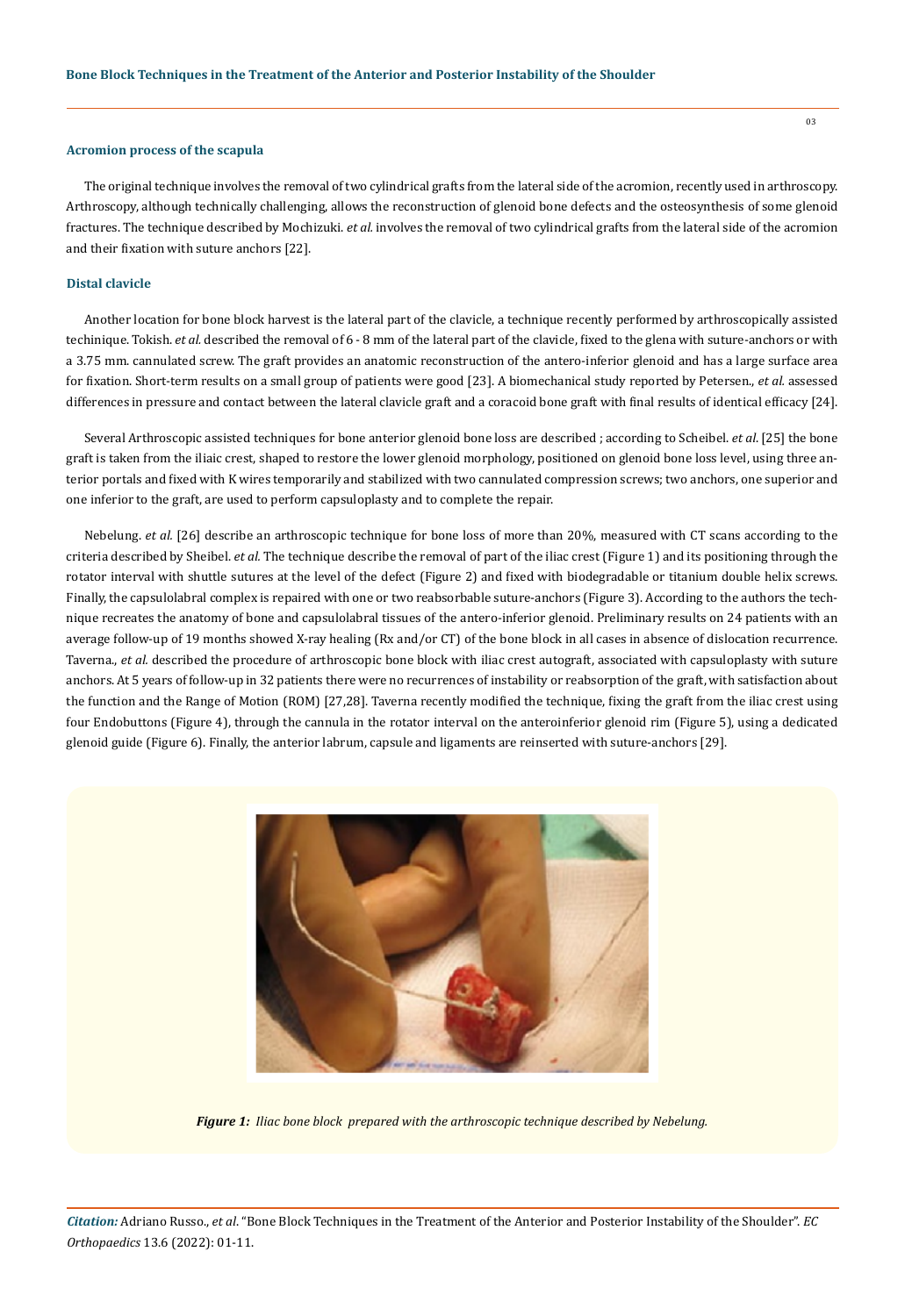

*Figure 2: The bone block is introducted into the joint according with the technique described by Nebelung.*



*Figure 3: Bone block fixation and capsuloplasty according the Nebelung technique.*



*Figure 4: Bone block fixation according with Taverna technique with special endobuttons.* 

*Citation:* Adriano Russo., *et al*. "Bone Block Techniques in the Treatment of the Anterior and Posterior Instability of the Shoulder". *EC Orthopaedics* 13.6 (2022): 01-11.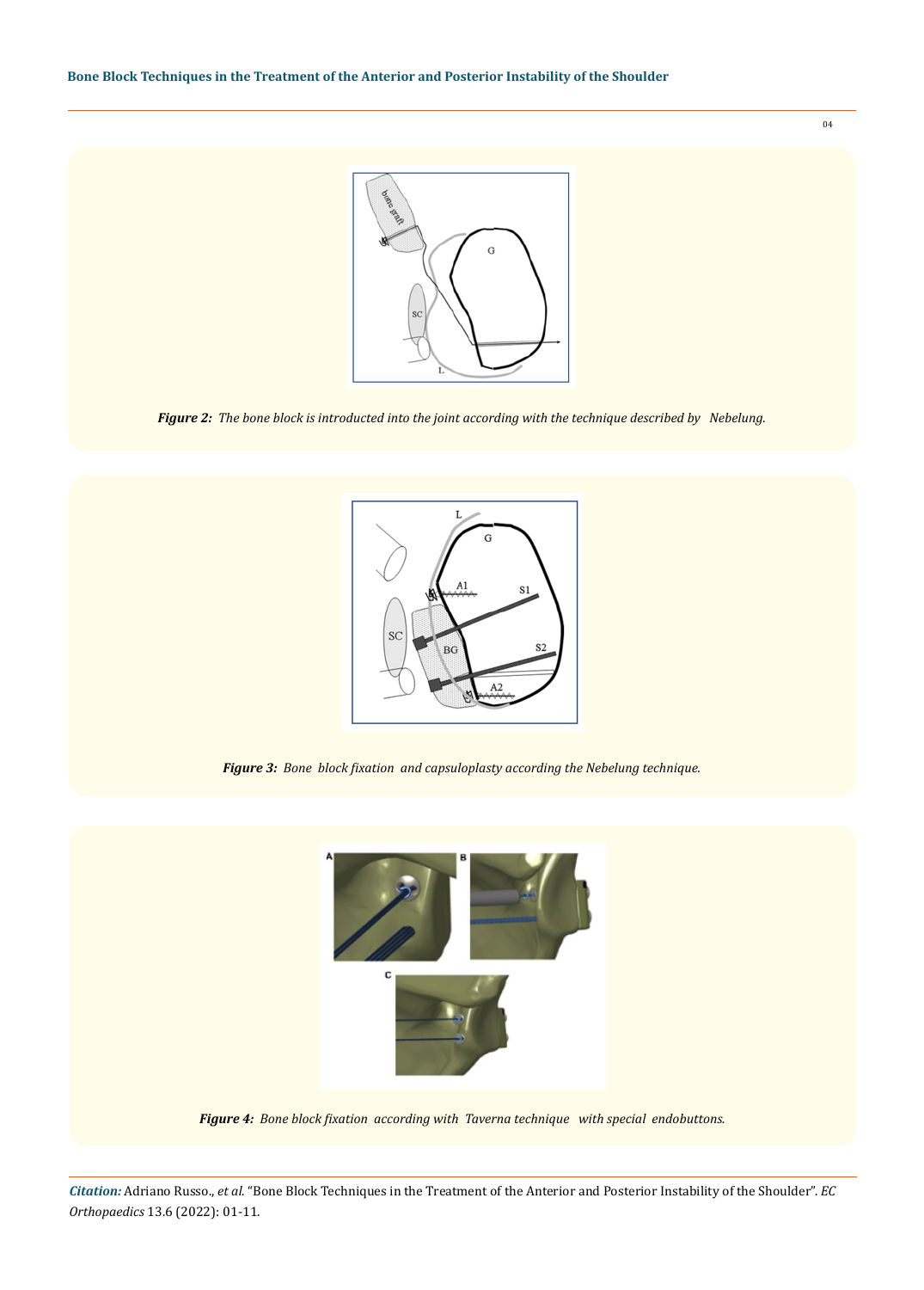

*Figure 5: Arthroscopic view of the anterior glenoid bone block in place. (kind concession Taverna E.).* 



*Figure 6: The new Smith and Nephew glenoid guide used in the technique described by Taverna.*

# **Posterior glenoid bone loss**

Posterior instability of the shoulder accounts for about 2-5% of all glenohumeral instabilities [30]. In the posterior dislocations bone defects are more common on the humeral side than in the glenoid. McLaughlin was the first to describe osteocondral defects on the anterior part of the humeral head [31]. The presence of a bone defect significantly increases the risk of recurrence as well as a defect on the glenoid side [32]. Wirth., *et al.* have shown that the posterior translation is very sensitive to small posterior glenoid defects or retroversion that increases significantly with 5° of posterior glenoid bone loss, corresponding to about 2.5° of glenoid retroversion [33]. Since the reverse Hill-Sachs are larger than the Hill-Sachs, there is a general consensus on the reconstruction of a bone lesion greater than 10% of the joint surface.

*Citation:* Adriano Russo., *et al*. "Bone Block Techniques in the Treatment of the Anterior and Posterior Instability of the Shoulder". *EC Orthopaedics* 13.6 (2022): 01-11.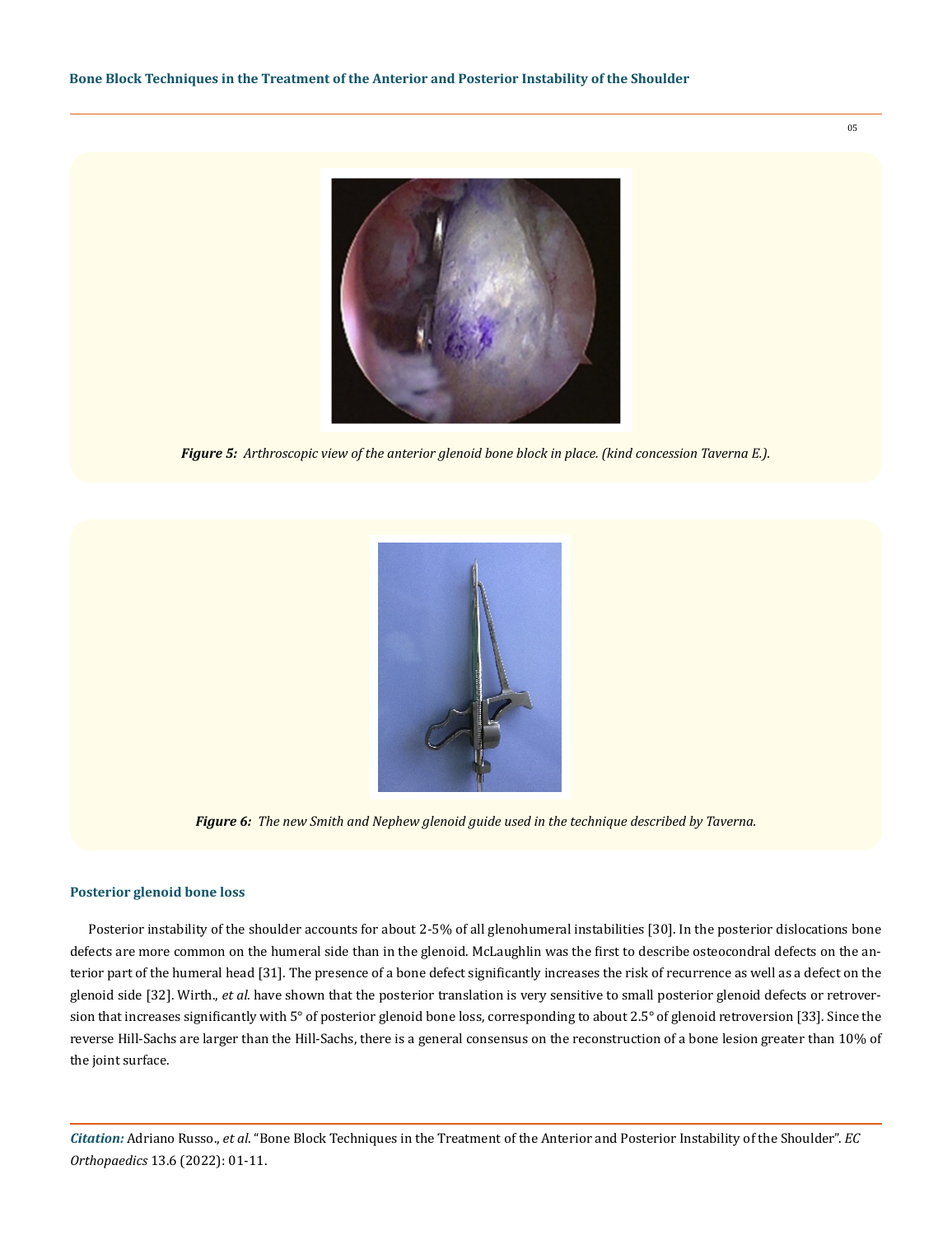A recent systematic review highlighted the lack of guidelines on bone defects to be treated with bone procedures and the correlation between the extent of loss and the risk of recurrent dislocation [34]. Open bone blocking procedures have been proposed to treat both glenoid and humeral defects. Open techniques require extensive and demanding access with suboptimal cosmetics and the possibility of partial postoperative failure of the deltoid muscle [35]. In addition, the correct placement of the graft can be difficult or impossible with an open method, to treat reverse Hill-Sachs and glenoid labrum lesions including Slap lesions, taking advantage of arthroscopic techniques of posterior bone block.

## **Surgical techniques for the posterior bone loss**

Reconstructions of capsule-labrals tears find indications with normal glenoid bone anatomy; techniques have been described for the treatment of traumatic posterior bony bankart, posterior glenoid erosion and posterior glenoid dysplasia [36-38]. Unlike the anterior bone loss, in the posterior instability there is a high recurrence rate after soft tissue repairs, even in the absence of posterior bone loss [39-41]. The homolateral iliac crest is the usual location of bone removal to extend the glenoid surface rather than to reconstruct an anatomical defect; posteroinferior capsulo-labral repair improves the postero-inferior joint stability. Unlike the anterior instability, the relationship between the effect of the posterior bone loss and the severity of posterior instability has not yet been determined. For the traumatic dislocations, a triangular bone defect (Delta) has been described, for the atraumatic instabilities, a defect of rounded shape (Lazy) [42,43]. Hindenach in 1947 described the procedure of posterior shoulder stabilization with a posterior bone graft [44]. Numerous subsequent studies have been published with varying results. Levigne., *et al.* reported a series of 29 patients (31 shoulders) at 33 months follow up, operated with a posterior bone block and with additional open capsulorrhaphy in 80% of cases [45].

Servien., *et al*. published the results with the same method for a series of 21 patients with an average follow-up of 6 years [46]. Meuffels., *et al.* they analysed 11 patients treated with open posterior bone block with a follow-up at 18 years [47]. Lafosse., *et al.* In 2012 they described a an arthroscopic posterior bone block technique associated with capsulolabral reconstruction with the use of the instrument for the arthroLatarjet described by Lafosse and Boyle [48].

Wellmann., *et al.* they used the same technique performed on 18 patients (24 shoulders); through a vertical capsulotomy with radiofrequency and abrasion of the posterior glenoid neck, the tricortical bone block harvested by the omolateral iliac crest is positioned and fixed in place at the posterior glenoid neck with 2 cannulated metal screws associated to the reconstruction and plication of the posterior capsule with absorbable suture anchors [49]. Schwartz., *et al.* reported the results of 18 patients treated with arthroscopic posterior bone block with a similar technique [50].

#### **Discussion**

The Anterior glenoid bon loss is a major cause of anterior shoulder instability. Advanced imaging technologies have greatly improved the diagnosis and quantification of bone loss for the surgical decision algorithm. From the open techniques of Bristow-Latarjet has moved to the arthroscopic ones, with follow-up not exceeding five years as for the traditional Latarjet. About the accuracy of the placement of the coracoid bone graft in the Latarjet open compared to the arthroscopic Latarjet, Russo., *et al.* showed that there are no statistically significant differences except for the coronal positioning in favour of the Latarjet open [51]. In parallel with these methods, arthroscopic bone block options have been added with different ways of transfer and graft fixation to recreate the geometry of the native glenoid and reduce the risk of recurrent instability and glenohumeral osteoarthritis [52]. The Latarjet procedure remains the golden standard for its very high long-term success rates [18]. Unlike in bone block open techniques, the most technically difficult phase of the arthroscopic methods involves the transfer of the graft into the joint and its correct positioning [26]. The instruments inserted through the anterior portal and the rotational range not only do not allow the optimal placement of the graft but limit the vision of the operating field. Dragging the graft with the trans glenoid sutures through the rotator interval facilitates the bone block procedure [29]. The effectiveness of this procedure

*Citation:* Adriano Russo., *et al*. "Bone Block Techniques in the Treatment of the Anterior and Posterior Instability of the Shoulder". *EC Orthopaedics* 13.6 (2022): 01-11.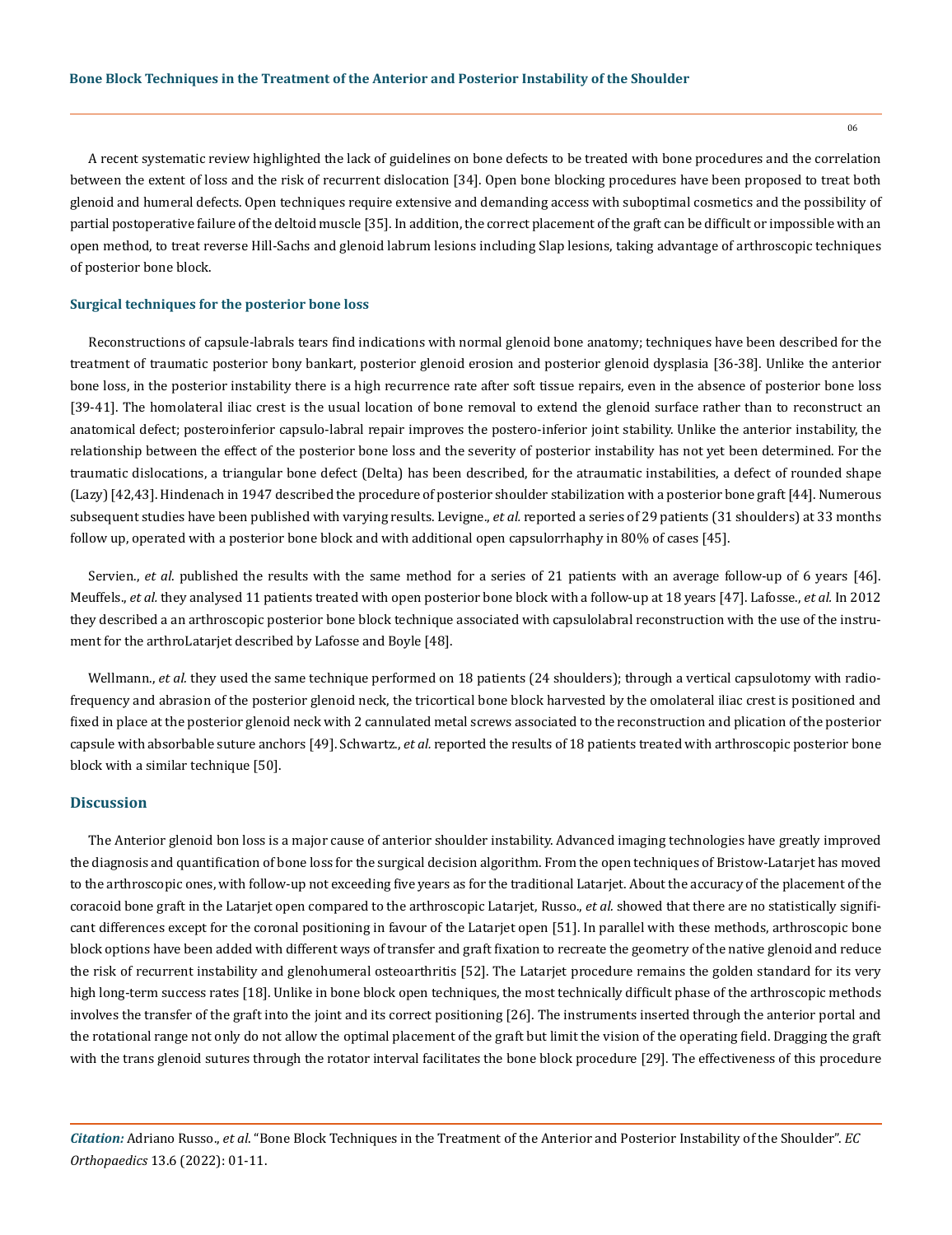is related to the tricortical graft that restores the native glenoid morphology and capsulo-labral reconstruction with suture-anchors that restores the anatomy of soft tissues [26,28].

Finally, endobuttons are less invasive and with fewer complications than metal screws, about damage to the subscapularis muscle, nerve injuries, tumefaction or bleeding [29]. In the failures of Latarjet techniques or with very extensive bone loss, the classic grafting of the iliac crest or distal tibia represent valid reconstruction options; Although the rate of bone graft reabsorption is high, the functional result and recurrence rate are good in most patients [14,15].

In the posterior glenoid bone loss, the bone block associated with arthroscopic capsuloplasty seem to give safe results for stability and pain resolution. After reconstruction of soft tissues only in cases of glenoid dysplasia and glenoid posterior bone loss, recurrent posterior instability reappeared frequently [53,54]. Tibone., *et al*. report a recurrence rate of 30% in sportive patients after posterior capsuloplasty [41].

Although the soft tissue reconstructions to treat the posterior glenohumeral instabilities showes good results [55,56], Mauro ad al. showed an increased risk of recurrence after capsuloplasty in patients with a small anteroposterior glenoid, then requiring stabilization with posterior bone block. The group of patients treated with the posterior bone block is not omogeneous, ranging from the treatment of severe posterior glenoid defects to the insufficiency of soft tissue after capsulolabral repair [54]. Levigne., *et al.* report the results on a series of 31 shoulders, at 33 months of follow up, treated by open posterior bone block and posterior capsuloplasty in 80% of cases, with a high satisfaction rate (74% very satisfied, 26% satisfied), despite the presence of a recurrence rate of 13% and partial lysis of graft by 23% [45]. Servien., *et al*. published a series of 21 cases at 6-year follow-up with good and excellent results, despite residual posterior instability [46].

Meuffels., *et al.* reported on a series of 11 patients at 18 years follow up a recurrence rate of 36% and osteoarthritis in all cases, with worsening clinical results after 6 years [47]. Recent arthroscopic procedures have developed to improve the technique of posterior bone block.

Schwartz., *et al.* they analysed the results in 18 patients treated with bone block and posterior arthroscopic capsuloplasty. An improvement was found at 20 months, with dissatisfaction in only 2 patients. The osteolysis of the block required the removal of the screws in 6 cases, for soft tissue flogosis in the region of the infraspinatus tendon. The additional posterior capsuloplasy was carried out only in two cases, with no recurrent dislocations or subluxations [50]. Boileau., *et al.* published the clinical results at 18 months in a group of 15 patients sottoposed to arthroscopic capsulolabral repair and posterior bone block fixed with suture anchors to avoid the removal of metallic hardware. In the absence of recurrent instability, CTscan after 6 months demonstrated partial reabsorption in the upper half of bone grafts in all cases. This group of patients was heterogeneous, with and without bone loss and a clinical spectrum ranging from complete dislocations to recurrent subluxations [57]. Posterior bone block procedures are relatively rare and available studies show good shortterm results, but are related to small heterogeneous populations of patients [58,59].

In conclusion, glenoid and/humeral bone defects represent in the anterior and posterior gleno-omeral instability a problem not easy to solve and require a great experience of the surgeon. Imaging in recent decades has helped to formulate decision-making algorithms to minimize recurrences. Treatment of glenoid and humeral bone loss in anterior or posterior instability is considered necessary, although there are few studies related to specific surgical procedures. Medium and long-term studies are needed on more homogeneous patient groups to assess recurrence and secondary osteoarthritis rates, standardizing the method to study the integration or the resorption of the bone graft, mainly through CTscan with 3D reconstructions [60,61].

*Citation:* Adriano Russo., *et al*. "Bone Block Techniques in the Treatment of the Anterior and Posterior Instability of the Shoulder". *EC Orthopaedics* 13.6 (2022): 01-11.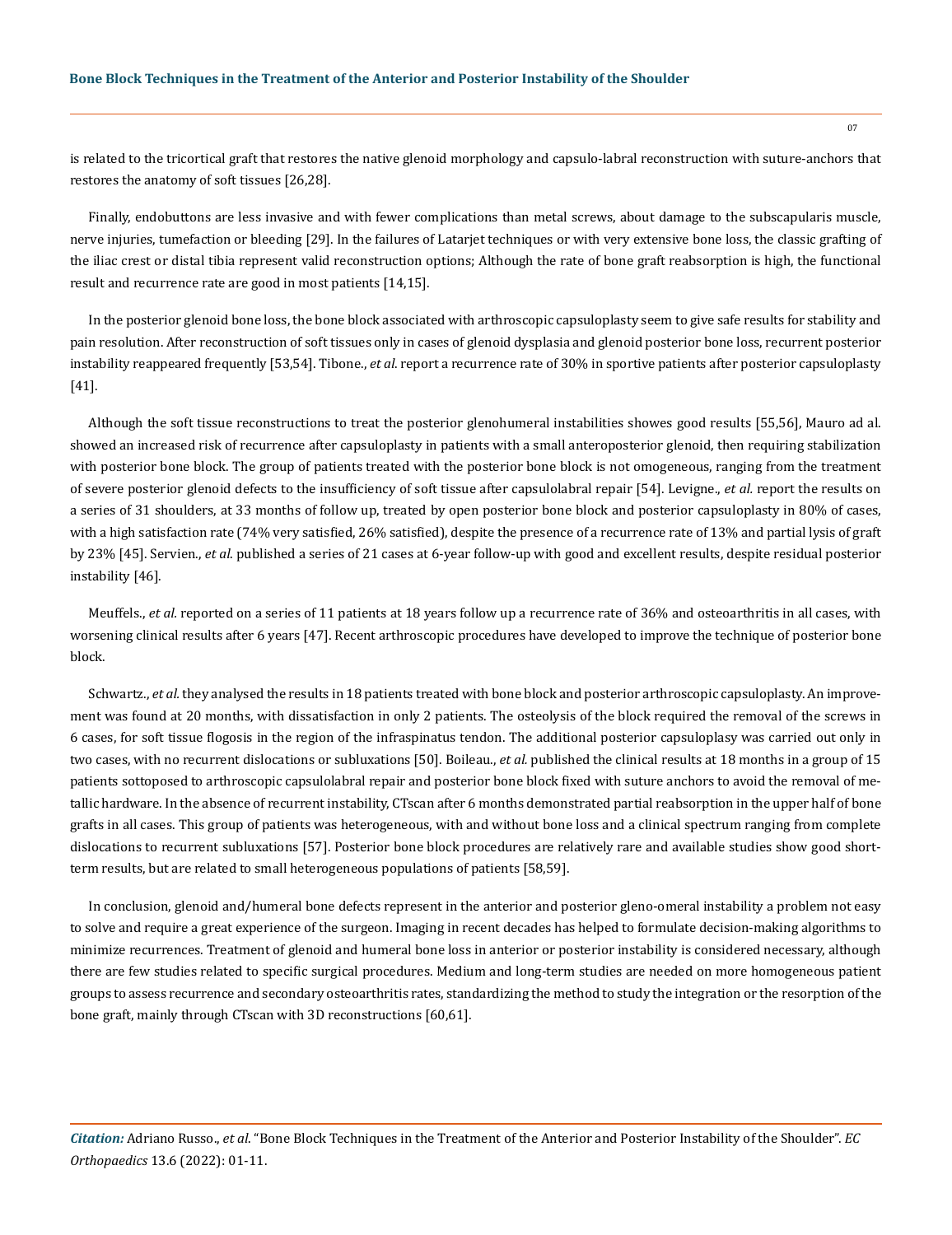# **Bibliography**

- 1. Martetschläger F., *et al*[. "Arthroscopic management of anterior shoulder instability with glenoid bone defects".](https://pubmed.ncbi.nlm.nih.gov/22976501/) *Knee Surgery, Sports [Traumatology, Arthroscopy](https://pubmed.ncbi.nlm.nih.gov/22976501/)* 21 (2013): 2867-2876.
- 2. Longo UG., *et al*[. "Bone loss in patients with posterior gleno-humeral instability: a systematic review".](https://pubmed.ncbi.nlm.nih.gov/25051908/) *Knee Surgery, Sports Traumatology, Arthroscopy* [24 \(2016\): 612-617.](https://pubmed.ncbi.nlm.nih.gov/25051908/)
- 3. Bigliani LU., *et al*[. "Glenoid rim lesions associated with recurrent anterior dislocation of the shoulder".](http://citeseerx.ist.psu.edu/viewdoc/download?doi=10.1.1.909.9614&rep=rep1&type=pdf) *American Journal of Sports Medicine* [6.1 \(1998\): 41-45.](http://citeseerx.ist.psu.edu/viewdoc/download?doi=10.1.1.909.9614&rep=rep1&type=pdf)
- 4. [Burkhart SS and De Beer JF. "Traumatic glenohumeral bone defects and their relationship to failure of arthroscopic Bankart repairs:](https://pubmed.ncbi.nlm.nih.gov/11027751/)  [significance of the inverted-pear glenoid and the humeral engaging Hill-Sachs lesion".](https://pubmed.ncbi.nlm.nih.gov/11027751/) *Arthroscopy* 16.7 (2006): 677-694.
- 5. [Gerber C and Nyffeler RW. "Classification of glenohumeral joint instability".](https://journals.lww.com/clinorthop/fulltext/2002/07000/classification_of_glenohumeral_joint_instability.9.aspx) *Clinical Orthopaedics and Related Research* 400 (2002): [65-76.](https://journals.lww.com/clinorthop/fulltext/2002/07000/classification_of_glenohumeral_joint_instability.9.aspx)
- 6. Itoi E., *et al*[. "The effect of a glenoid defect on anteroinferior stability of the shoulder after Bankart repair: a cadaveric study".](https://pubmed.ncbi.nlm.nih.gov/10653082/) *Journal [of Bone and Joint Surgery American](https://pubmed.ncbi.nlm.nih.gov/10653082/)* 82.1 (2000): 35-46.
- 7. Di Giacomo G., *et al*[. "Evolving concept of bipolar bone loss and the Hill-Sachs lesion: from "engaging/non-engaging" lesion to "on](https://pubmed.ncbi.nlm.nih.gov/24384275/)[track/off-track" lesion".](https://pubmed.ncbi.nlm.nih.gov/24384275/) *Arthroscopy* 30.1 (2014): 90-98.
- 8. Porcellini G., *et al*[. "Long-term outcome of acute versus chronic bony Bankart lesions managed arthroscopically".](https://pubmed.ncbi.nlm.nih.gov/17978001/) *American Journal of Sports Medicine* [35.12 \(2007\): 2067-2072.](https://pubmed.ncbi.nlm.nih.gov/17978001/)
- 9. Provencher MT., *et al*[. "Recurrent shoulder instability: current concepts for evaluation and management of glenoid bone loss".](https://pubmed.ncbi.nlm.nih.gov/21123597/) *Journal [of Bone and Joint Surgery American](https://pubmed.ncbi.nlm.nih.gov/21123597/)* 92 (2010): 133-151.
- 10. Shaha JS., *et al*[. "Clinical validation of the glenoid track concept in anterior glenohumeral instability".](https://pubmed.ncbi.nlm.nih.gov/27852909/) *Journal of Bone and Joint Surgery American* [98.22 \(2016\): 1918-1923.](https://pubmed.ncbi.nlm.nih.gov/27852909/)
- 11. [Balg F and Boileau P. "The instability severity index score. A simple pre-operative score to select patients for arthroscopic or open](https://pubmed.ncbi.nlm.nih.gov/17998184/)  shoulder stabilization". *[The Journal of Bone and Joint Surgery. British](https://pubmed.ncbi.nlm.nih.gov/17998184/)* 89.11 (2007): 1470-1447.
- 12. Rabinowitz J., *et al*[. "Management of Glenoid Bone Loss with Anterior Shoulder Instability: Indications and Outcomes".](https://pubmed.ncbi.nlm.nih.gov/28994027/) *Current Re[views in Musculoskeletal Medicine](https://pubmed.ncbi.nlm.nih.gov/28994027/)* 10.4 (2017): 452-462.
- 13. Young AA., *et al*[. "Open Latarjet procedure for management of bone loss in anterior instability of the glenohumeral joint".](https://pubmed.ncbi.nlm.nih.gov/21145262/) *Journal of [Shoulder and Elbow Surgery](https://pubmed.ncbi.nlm.nih.gov/21145262/)* 20.2 (2011): S61-S69.
- 14. Martetschläger F., *et al*[. "Arthroscopic management of anterior shoulder instability with glenoid bone defects".](https://pubmed.ncbi.nlm.nih.gov/22976501/) *Knee Surgery, Sports [Traumatology, Arthroscopy](https://pubmed.ncbi.nlm.nih.gov/22976501/)* 21.12 (2013): 2867-2876.
- 15. Noonan B., *et al*[. "Comparison of reconstructive procedures for glenoid bone loss associated with recurrent anterior shoulder insta](https://pubmed.ncbi.nlm.nih.gov/24561175/)bility". *[Journal of Shoulder and Elbow Surgery](https://pubmed.ncbi.nlm.nih.gov/24561175/)* 23.8 (2014): 1113-1119.
- 16. Warner JJ., *et al*[. "Anatomical glenoid reconstruction for recurrent anterior glenohumeral instability with glenoid deficiency using an](https://pubmed.ncbi.nlm.nih.gov/16303879/)  [autogenous tricortical iliac crest bone graft".](https://pubmed.ncbi.nlm.nih.gov/16303879/) *American Journal of Sports Medicine* 34.2 (2006): 205-212.
- 17. Auffarth A., *et al*[. "The J-bone graft for anatomical glenoid reconstruction in recurrent posttraumatic anterior shoulder dislocation".](https://pubmed.ncbi.nlm.nih.gov/18006673/)  *[American Journal of Sports Medicine](https://pubmed.ncbi.nlm.nih.gov/18006673/)* 36.4 (2008): 638-647.

*Citation:* Adriano Russo., *et al*. "Bone Block Techniques in the Treatment of the Anterior and Posterior Instability of the Shoulder". *EC Orthopaedics* 13.6 (2022): 01-11.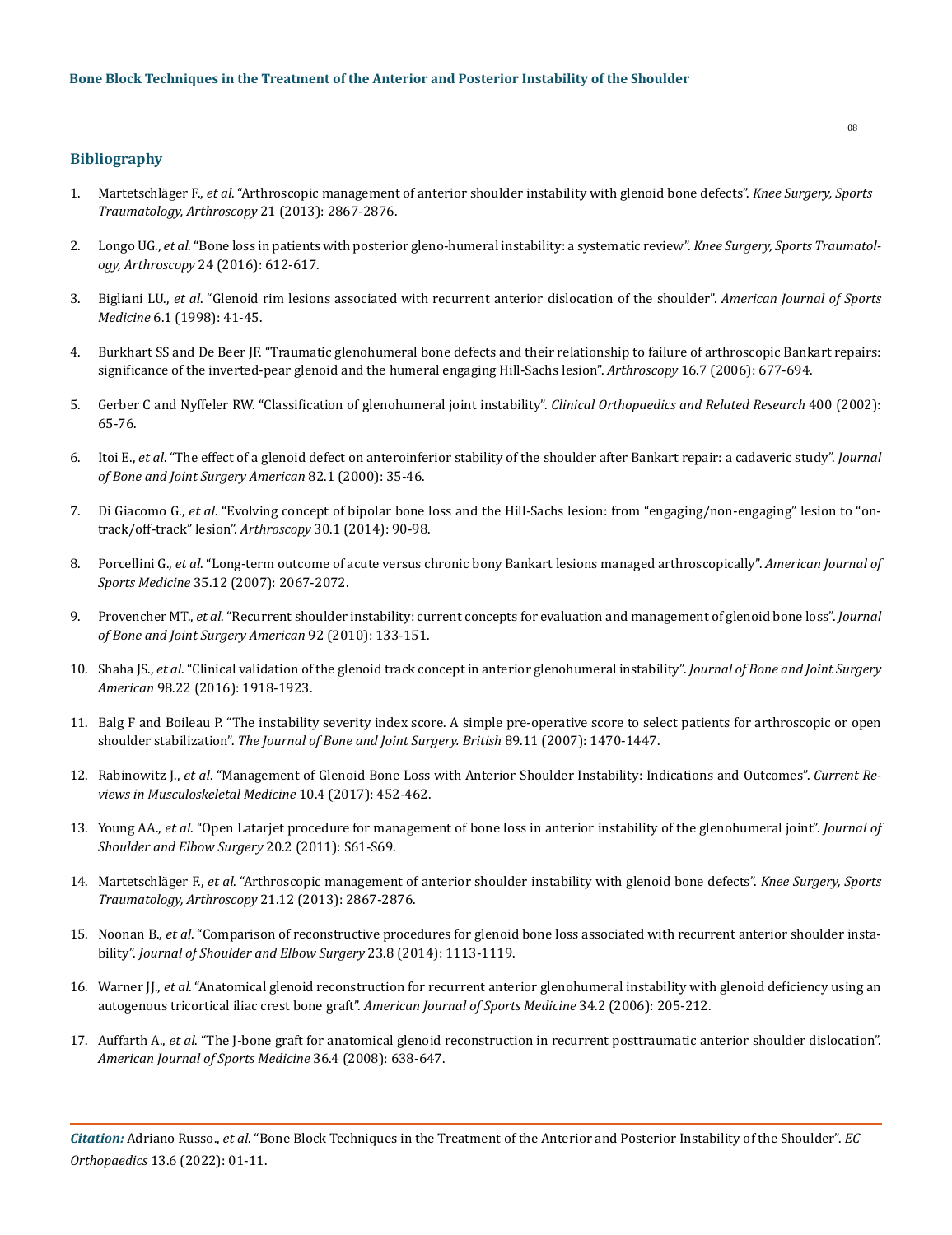# **Bone Block Techniques in the Treatment of the Anterior and Posterior Instability of the Shoulder**

- 18. [Walch G and Boileau P. "Latarjet-Bristow procedure for recurrent anterior instability".](https://journals.lww.com/shoulderelbowsurgery/Citation/2000/01040/Latarjet_Bristow_Procedure_for_Recurrent_Anterior.8.aspx) *Techniques in Shoulder and Elbow Surgery* 1.4 [\(2000\): 256-261.](https://journals.lww.com/shoulderelbowsurgery/Citation/2000/01040/Latarjet_Bristow_Procedure_for_Recurrent_Anterior.8.aspx)
- 19. [Lafosse L and Boyle S. "Arthroscopic Latarjet procedure".](https://pubmed.ncbi.nlm.nih.gov/20497814/) *Journal of Shoulder and Elbow Surgery* 19 (2010): 2-12.
- 20. Venkatachalam S., *et al*[. "The Sheffield bone block procedure: a new operation for the treatment of glenoid bone loss in patients with](https://pubmed.ncbi.nlm.nih.gov/27583007/)  [anterior traumatic shoulder instability".](https://pubmed.ncbi.nlm.nih.gov/27583007/) *Shoulder Elbow* 8.2 (2016): 106-110.
- 21. Provencher MT., *et al*[. "Anatomic Osteochondral Glenoid Reconstruction for Recurrent Glenohumeral Instability With Glenoid Defi](https://pubmed.ncbi.nlm.nih.gov/19341934/)[ciency Using a Distal Tibia Allograft".](https://pubmed.ncbi.nlm.nih.gov/19341934/) *Arthroscopy 2*5.4 (2010): 446-452.
- 22. Mochizuki Y., *et al*[. "Arthroscopic autologous bone graft with arthroscopic Bankart repair for a large bony defect lesion caused by](https://pubmed.ncbi.nlm.nih.gov/17560487/)  [recurrent shoulder dislocation".](https://pubmed.ncbi.nlm.nih.gov/17560487/) *Arthroscopy* 23.6 (2007): 671-677.
- 23. Tokish JM., *et al*[. "Arthroscopic distal clavicular autograft for treating shoulder instability with glenoid bone loss".](https://pubmed.ncbi.nlm.nih.gov/25264509/) *Arthroscopy Techniques* [3.4 \(2014\): e475-e481.](https://pubmed.ncbi.nlm.nih.gov/25264509/)
- 24. Petersen SA., *et al*[. "Autologous distal clavicle versus autologous coracoid bone grafts for restoration of anterior-inferior glenoid bone](https://pubmed.ncbi.nlm.nih.gov/26803929/)  loss: a biomechanical comparison". *[Journal of Shoulder and Elbow Surgery](https://pubmed.ncbi.nlm.nih.gov/26803929/)* 25.6 (2016): 960-966.
- 25. Scheibel M., *et al*[. "Arthroscopic reconstruction of chronic anteroinferior glenoid defect using an autologous tricortical iliac crest bone](https://pubmed.ncbi.nlm.nih.gov/18034253/)  grafting technique". *[Archives of Orthopaedic and Trauma Surgery](https://pubmed.ncbi.nlm.nih.gov/18034253/)* 128.11 (2008): 1295-1300.
- 26. Nebelung W., *et al*[. "A simplified arthroscopic bone graft transfer technique in chronic glenoid bone deficiency".](https://pubmed.ncbi.nlm.nih.gov/24803016/) *Knee Surgery, Sports [Traumatology, Arthroscopy](https://pubmed.ncbi.nlm.nih.gov/24803016/)* 24.6 (20O16): 1884-1887.
- 27. Taverna E., *et al*[. "An arthro- scopic bone graft procedure for treating anterior-inferior glenohumeral instability".](https://www.ncbi.nlm.nih.gov/pmc/articles/PMC4314560/) *Knee Surgery, Sports [Traumatology, Arthroscopy](https://www.ncbi.nlm.nih.gov/pmc/articles/PMC4314560/)* 16 (2008): 872-875.
- 28. Taverna E., *et al*[. "Instabilità anteriore con bone loss: trattamento artroscopico. Artroscopia base ed avanzata".](https://ebin.pub/artroscopia-base-ed-avanzata-8871419405-9788871419404.html) *CIC Edizioni Internazionali* [53 \(2013\): 439-451.](https://ebin.pub/artroscopia-base-ed-avanzata-8871419405-9788871419404.html)
- 29. Taverna E., *et al*. "Arthroscopic treatment of glenoid bone loss". *[Knee Surgery, Sports Traumatology, Arthroscopy](https://pubmed.ncbi.nlm.nih.gov/26658567/)* 24 (2016): 546-556.
- 30. Robinson CM., *et al*[. "The epidemiology, risk of recurrence, and functional outcome after an acute traumatic posterior dislocation of](https://pubmed.ncbi.nlm.nih.gov/21915575/)  the shoulder". *[Journal of Bone and Joint Surgery](https://pubmed.ncbi.nlm.nih.gov/21915575/)* (2011).
- 31. [McLaughlin HL. "Posterior dislocation of the shoulder".](https://pubmed.ncbi.nlm.nih.gov/14946209/) *Journal of Bone and Joint Surgery American* 24.3 (1952): 584-590.
- 32. Provencher MT., *et al*[. "The Hill-Sachs lesion: diagnosis, classification, and management".](https://pubmed.ncbi.nlm.nih.gov/22474094/) *Journal of the American Academy of Orthopaedic Surgeons* [20 \(2012\): 242-252.](https://pubmed.ncbi.nlm.nih.gov/22474094/)
- 33. Wirth MA., *et al*[. "Recurrent posterior glenohumeral dislocation associated with increased retroversion of the glenoid. a case report".](https://pubmed.ncbi.nlm.nih.gov/7955709/)  *[Clinical Orthopaedics and Related Research](https://pubmed.ncbi.nlm.nih.gov/7955709/)* 308 (1994): 98-101.
- 34. Longo UG., *et al*[. "Bone loss in patients with posterior gleno-humeral instability: a systematic review".](https://pubmed.ncbi.nlm.nih.gov/25051908/) *Knee Surgery, Sports Traumatology, Arthroscopy* [24 \(2016\): 612-617.](https://pubmed.ncbi.nlm.nih.gov/25051908/)
- 35. Barbier O., *et al*. "Iliac bone-block autograft for posterior shoulder instability". *[Orthopaedics and Traumatology: Surgery and Research](https://www.sciencedirect.com/science/article/pii/S1877056809000164)* [95 \(2009\): 100-107.](https://www.sciencedirect.com/science/article/pii/S1877056809000164)
- 36. Mowery CA., *et al*[. "Recurrent posterior dislocation of the shoulder: treatment using a bone block".](https://pubmed.ncbi.nlm.nih.gov/17370061/) *Journal of Bone and Joint Surgery American* [67 \(1985\): 777-781.](https://pubmed.ncbi.nlm.nih.gov/17370061/)

*Citation:* Adriano Russo., *et al*. "Bone Block Techniques in the Treatment of the Anterior and Posterior Instability of the Shoulder". *EC Orthopaedics* 13.6 (2022): 01-11.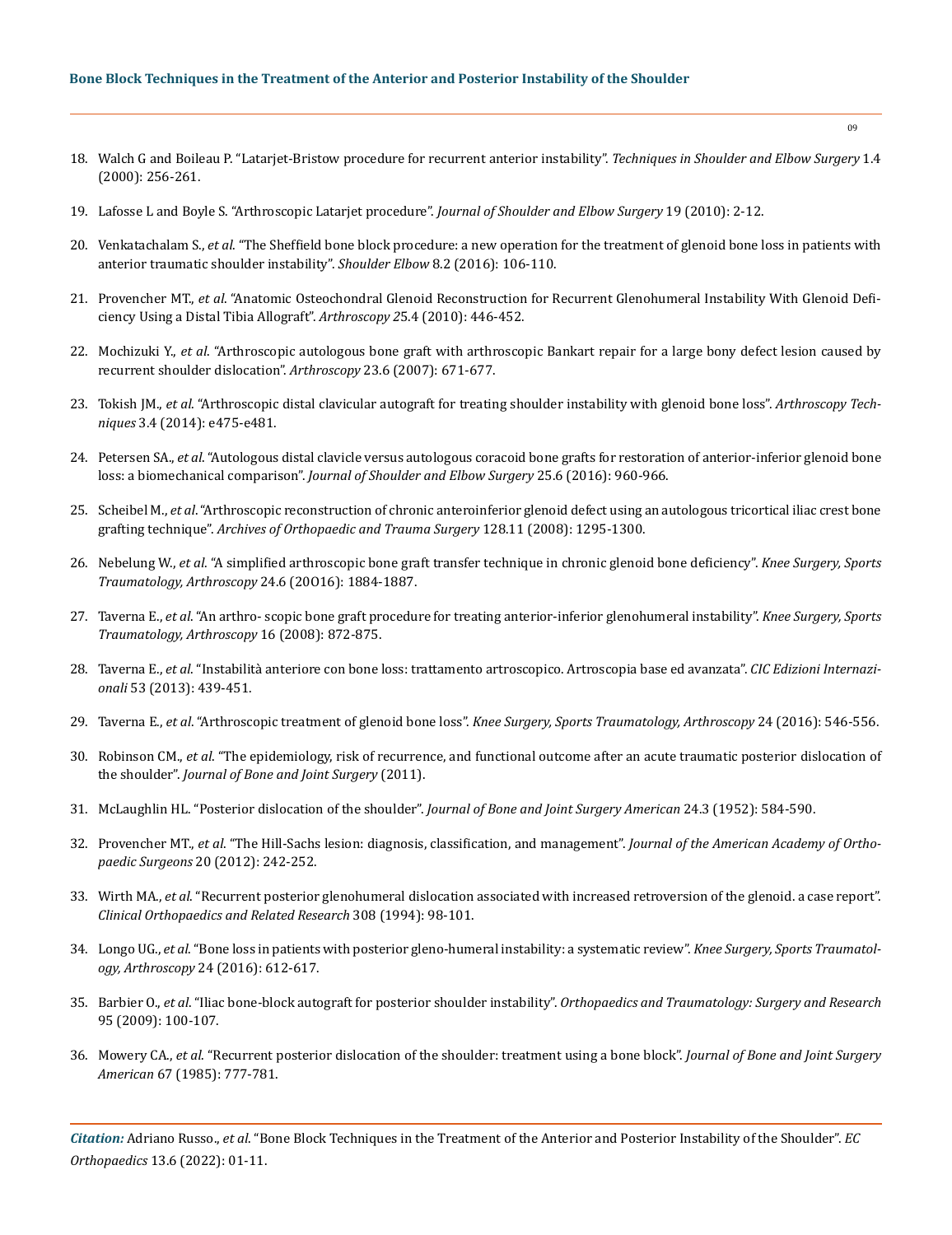- 37. Wellmann M., *et al*[. "Biomechanical effectiveness of an arthroscopic posterior bankart repair versus an open bone block procedure](https://pubmed.ncbi.nlm.nih.gov/21131680/)  for posterior shoulder instability". *[American Journal of Sports Medicine](https://pubmed.ncbi.nlm.nih.gov/21131680/)* 39 (2011): 796-803.
- 38. [Wolf EM and Eakin CL. "Arthroscopic capsular plication for posterior shoulder instability".](https://pubmed.ncbi.nlm.nih.gov/9531126/) *Arthroscopy* 14 (1998): 153-163.
- 39. Essadki B., *et al*[. "Posterior shoulder instability in athletes: surgical treatment with iliac bone block. Apropos of 6 case reports".](https://pubmed.ncbi.nlm.nih.gov/11148413/) *Revue [de Chirurgie Orthopedique et Reparatrice](https://pubmed.ncbi.nlm.nih.gov/11148413/)* 86 (2000): 765-772.
- 40. Sirveaux F., *et al*[. "Surgical treatment of posterior instability of the shoulder joint using an iliac bone block or an acromial pediculated](https://pubmed.ncbi.nlm.nih.gov/15502763/)  bone block: outcome in eighteen patients". *[Revue De Chirurgie Orthopédique Et Réparatrice De L'apparel Moteur](https://pubmed.ncbi.nlm.nih.gov/15502763/)* 90 (2004): 411-419.
- 41. [Tibone J and Ting A. "Capsulorrhaphy with a staple for recurrent posterior subluxation of the shoulder".](https://pubmed.ncbi.nlm.nih.gov/2131791/) *The Journal of Bone and Joint Surgery American* [72 \(1990\): 999-1002.](https://pubmed.ncbi.nlm.nih.gov/2131791/)
- 42. Brewer BJ., *et al*[. "Excessive retroversion of the glenoid cavity. A cause of non-traumatic posterior instability of the shoulder".](https://pubmed.ncbi.nlm.nih.gov/3722229/) *The [Journal of Bone and Joint Surgery American](https://pubmed.ncbi.nlm.nih.gov/3722229/)* 68 (1986): 724-731.
- 43. Hurley JA., *et al*[. "Posterior shoulder instability. surgical versus conservative results with evaluation of glenoid version".](https://pubmed.ncbi.nlm.nih.gov/1415880/) *American [Journal of Sports Medicine](https://pubmed.ncbi.nlm.nih.gov/1415880/)* 20 (1992): 396-400.
- 44. [Hindenach JCR. "Recurrent posterior dislocation of the shoulder".](https://online.boneandjoint.org.uk/doi/pdf/10.1302/0301-620X.40B2.203) *The Journal of Bone and Joint Surgery American* 29 (1947): 582-586.
- 45. Levigne C., *et al*. "Posterior bone block for posterior instability". *[Techniques in Shoulder and Elbow Surgery](https://pubmed.ncbi.nlm.nih.gov/17370061/)* 6 (2005): 26-35.
- 46. Servien E., *et al*[. "Posterior bone block procedure for posterior shoulder instability".](https://pubmed.ncbi.nlm.nih.gov/20436001/) *Knee Surgery, Sports Traumatology, Arthroscopy* [15 \(2007\): 1130-1136.](https://pubmed.ncbi.nlm.nih.gov/20436001/)
- 47. Meuffels DE., *et al*[. "The posterior bone block procedure in posterior shoulder instability: a long-term follow-up study".](https://pubmed.ncbi.nlm.nih.gov/20436001/) *The Journal of [Bone and Joint Surgery. British](https://pubmed.ncbi.nlm.nih.gov/20436001/)* 92.5 (2010): 651-655.
- 48. [Lafosse L and Boyle S. "Arthroscopic Latarjet procedure".](https://pubmed.ncbi.nlm.nih.gov/20188263/) *Journal of Shoulder and Elbow Surgery* 19 (2010): 2-12.
- 49. Wellmannm M., *et al*[. "Arthroscopic posterior bone block stabilization-early results of an effective procedure for the recurrent poste](https://pubmed.ncbi.nlm.nih.gov/29085981/)rior instability". *[Knee Surgery, Sports Traumatology, Arthroscopy](https://pubmed.ncbi.nlm.nih.gov/29085981/)* 26.1 (2018): 292-298.
- 50. Schwartz DG., *et al*[. "Arthroscopic posterior bone block augmentation in posterior shoulder instability".](https://pubmed.ncbi.nlm.nih.gov/23337111/) *Journal of Shoulder and Elbow Surgery 22*[.8 \(2013\): 1092-1101.](https://pubmed.ncbi.nlm.nih.gov/23337111/)
- 51. Russo A., *et al*[. "Accuracy of Coracoid Bone Graft Placement: Open versus Arthroscopic Latarjet".](https://www.ncbi.nlm.nih.gov/pmc/articles/PMC5672875/) *Joints* (2017): 1-4.
- 52. Rabinowitz J., *et al*[. "Management of Glenoid Bone Loss with Anterior Shoulder Instability: Indications and Outcomes".](https://pubmed.ncbi.nlm.nih.gov/28994027/) *Current Re[views in Musculoskeletal Medicine](https://pubmed.ncbi.nlm.nih.gov/28994027/)* 10.4 (2017): 452-462.
- 53. Heller KD., *et al*[. "Atraumatic recurrent posterior shoulder subluxation: review of the literature and recommendations for treatment".](https://pubmed.ncbi.nlm.nih.gov/8571759/)  *[Acta Orthopaedica Belgica](https://pubmed.ncbi.nlm.nih.gov/8571759/)* 61 (1995): 263-270.
- 54. Mauro CS., *et al*[. "Effect of glenoid version and width on outcomes of arthroscopic posterior shoulder stabilization".](https://pubmed.ncbi.nlm.nih.gov/26944574/) *American Journal [of Sports Medicine](https://pubmed.ncbi.nlm.nih.gov/26944574/)* 44 (2016): 941-947.
- 55. Kim SH., *et al*[. "Arthroscopic posterior labral repair and capsular shift for traumatic unidirectional recurrent posterior subluxation of](https://pubmed.ncbi.nlm.nih.gov/12925627/)  the shoulder". *[The Journal of Bone and Joint Surgery American](https://pubmed.ncbi.nlm.nih.gov/12925627/)* 85-A (2003): 1479-1487.
- 56. Russo A., *et al*[. "Instabilità di Spalla: Inquadramento e Tecnica Chirurgica . Instabilita' Posteriore . Artroscopia Base Ed Avanzata Cic](https://www.academia.edu/26430996/Instabilita_di_Spalla_Inquadramento_e_tecnica_chirurgica_Instabilita_posteriore_Adriano_Russo_Francesco_Raffelini_Paolo_Pardini_Filippo_Poccianti_Haidar_Hassan_Khodor)  [Edizioni Internazionali Roma".](https://www.academia.edu/26430996/Instabilita_di_Spalla_Inquadramento_e_tecnica_chirurgica_Instabilita_posteriore_Adriano_Russo_Francesco_Raffelini_Paolo_Pardini_Filippo_Poccianti_Haidar_Hassan_Khodor) *Cap* 54 (2013): 453-463.

*Citation:* Adriano Russo., *et al*. "Bone Block Techniques in the Treatment of the Anterior and Posterior Instability of the Shoulder". *EC Orthopaedics* 13.6 (2022): 01-11.